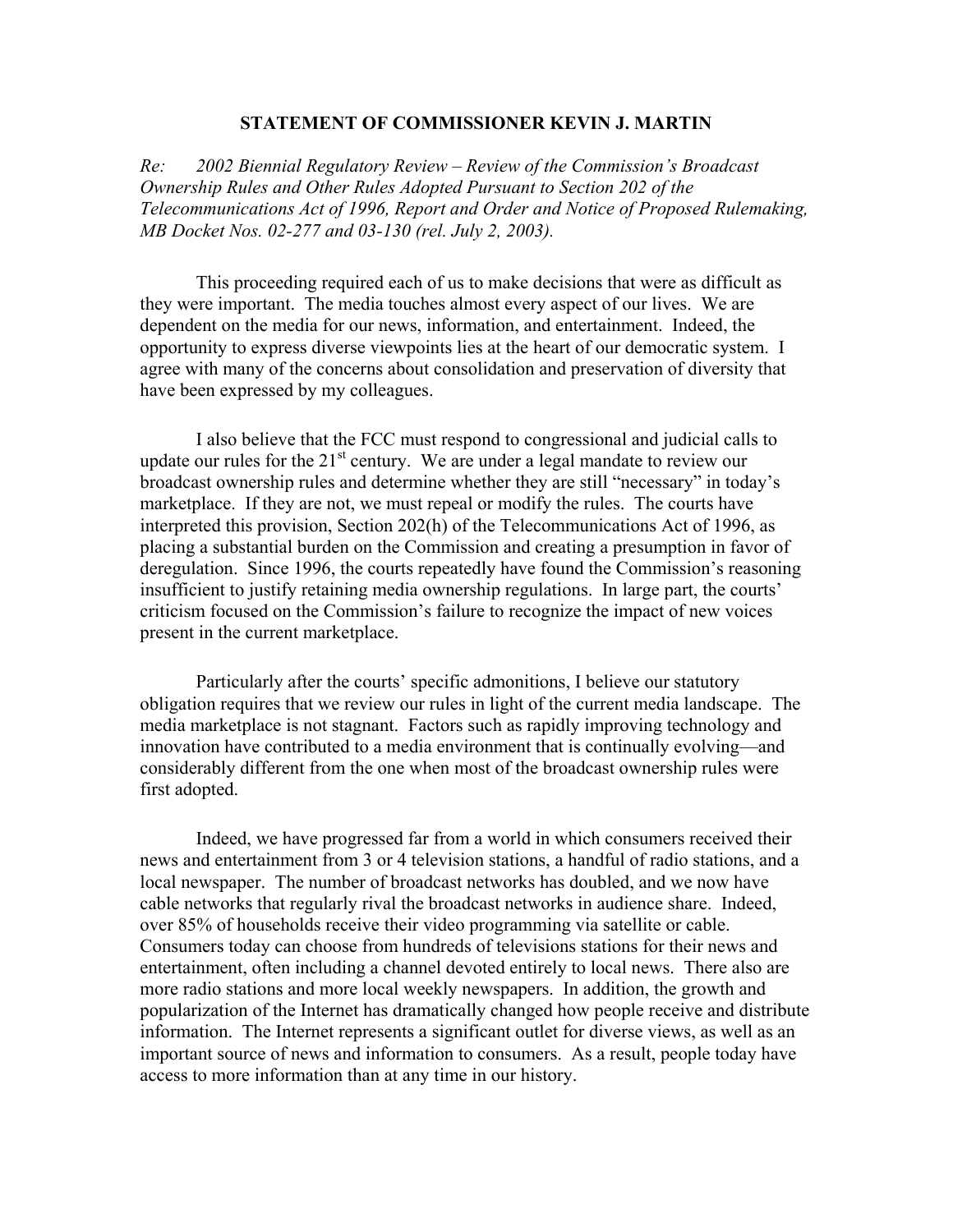It is important to appreciate, however, that while the media landscape has changed significantly, the three principles our original rules were intended to promote competition, localism, and diversity—remain critical. Fundamentally, I believe our rules must continue to promote these core goals to nourish a vibrant media marketplace that functions in the public interest. The Order we adopt today attempts to respond to the courts' admonitions and our Congressional mandate by recognizing the availability of new media outlets, evaluating their impact on competition, localism, and diversity, and modifying our rules as appropriate.

I am particularly pleased that, for the first time in 28 years, the Order we adopt today finally concludes a review of the newspaper/broadcast cross-ownership rule. Adopted in an era with little cable penetration, no local cable news channels, few broadcast stations, and no Internet, the rule was based on a market structure that bears almost no resemblance to the current environment. Indeed, because of these marketplace changes, we have revised all our other media rules at least once since the ban's adoption. As a result, newspapers have been the *only* media entities prohibited from owning a broadcast station in the markets they serve, regardless of how large the market was or how many newspapers or broadcast stations were present. For example, in the large markets, two broadcast television stations have been permitted to combine and could own up to six radio stations, as well. Yet, newspapers remained prohibited from owning even a single radio station. Today we correct this imbalance, finally giving newspapers the same opportunities other media entities enjoy in medium and large markets. In so doing, we recognize that newspaper/broadcast combinations may result in a significant increase in the production of local news and current affairs, as well as an improvement in the quality of programming provided to their communities.

I also am pleased that, where the Commission determines that existing rules should be modified, we have crafted simple, clear rules. I remain skeptical of overly complicated mathematical formulas and the uncertainty they can beget in the marketplace. I therefore appreciate my colleagues' recognition that the diversity index cannot be used in particular transactions. I commend the staff for their hard work in developing this index, and I found much of their analysis helpful in informing us of general trends in the "market" for viewpoint diversity. Accordingly, the index was used to help design simple, clear cross-ownership limits. Ultimately, I found it important to acknowledge that a concept as complex as diversity cannot be quantified with mathematical precision.

Finally, I note that this proceeding – like other large, contentious proceedings at the Commission – involved a great deal of compromise to create a majority.<sup>1</sup> Indeed, it is

<u>.</u>

 $1$  Not surprisingly, it also involved a substantial post-adoption editing process. Dozens of changes have been made to this item since this item was adopted on June 2; some are clarifying, most are clearly substantive, and a few are "bottom-line" changes. Many of these edits were intended to respond to weaknesses in reasoning and outcomes identified by the dissents. For instance, we made five separate changes to significantly narrow the exception that permits grandfathered clusters to be transferred intact, including adding a new prohibition on the granting of an option to purchase or right of first refusal; we significantly reduced the time frame a party with an LMA or JSA has to comply with our new rules; we